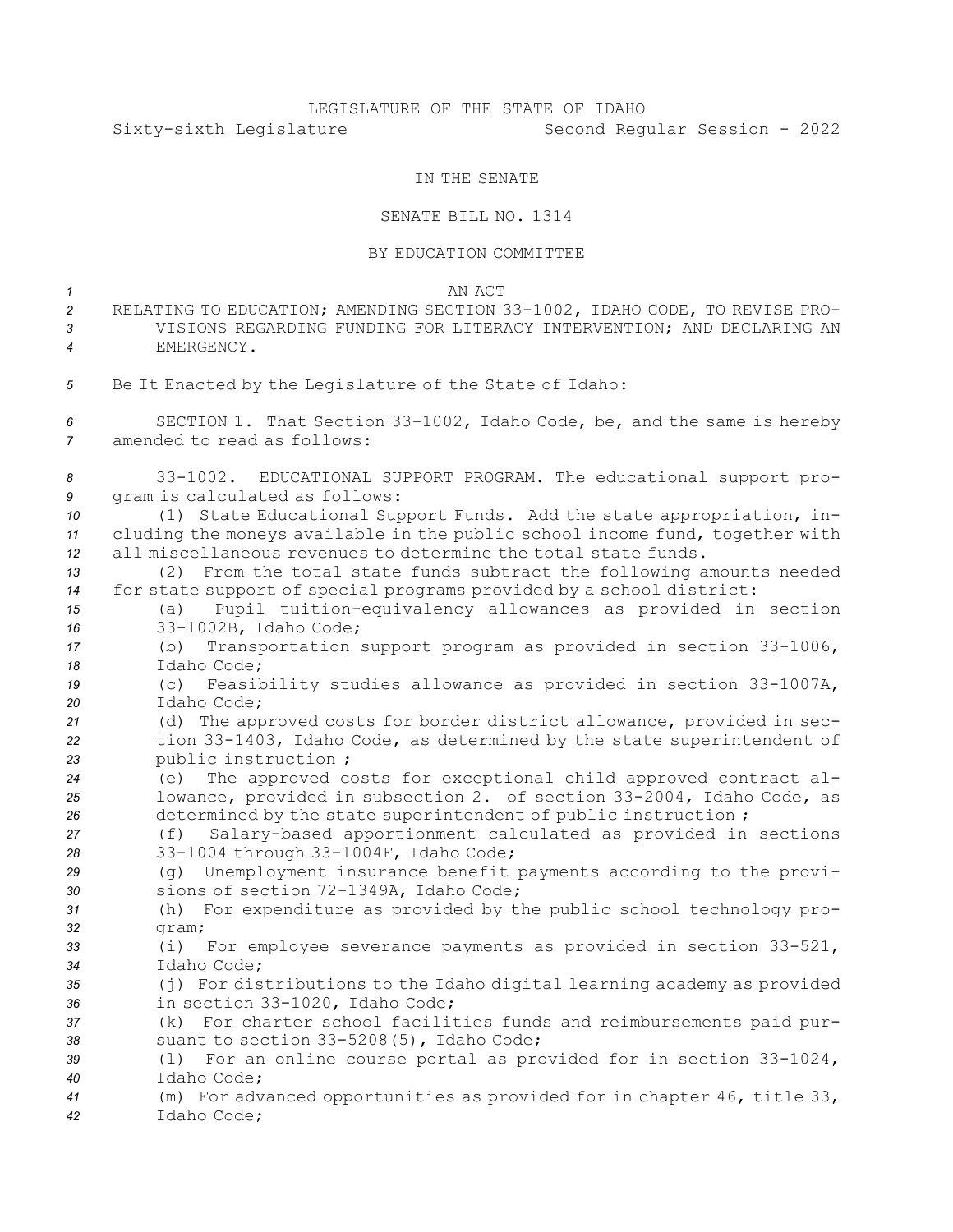(n) For additional math and science courses for high school students as provided in section 33-1021, Idaho Code; (o) For leadership premiums as provided in section 33-1004J, Idaho *4* Code; (p) For master teacher premiums as provided in section 33-1004I, Idaho *6* Code; (q) For the support of provisions that provide <sup>a</sup> safe environment con- ducive to student learning and maintain classroom discipline, an allo- cation of three hundred dollars (\$300) per support unit; (r) An amount specified in the appropriation bill for the public schools educational support program for counseling support as provided for in section 33-1212A, Idaho Code, shall be distributed for grades 8 through 12 as follows: (i) For school districts and public charter schools with one hun- dred (100) or more students enrolled in grades 8 through 12, <sup>a</sup> pro rata distribution based on students enrolled in grades 8 through 17 12 or eighteen thousand dollars (\$18,000), whichever is greater; (ii) For school districts and public charter schools with fewer than one hundred (100) students enrolled in grades 8 through 12, one hundred eighty dollars (\$180) per student enrolled in grades 8 through 12 or nine thousand dollars (\$9,000), whichever is *<sup>22</sup>* greater; (s) An amount specified in the public schools educational support pro- gram appropriation bill for literacy intervention pursuant to section 33-1807, Idaho Code, the disbursements made to the school districts and public charter schools in the aggregate shall not exceed the total amount appropriated for this purpose and shall be based on the actual costs of such intervention programs. School districts and public char- ter schools shall be reimbursed in full or in on <sup>a</sup> pro rata based on the average number of students in kindergarten through grade 3 who score ba- sic or below basic on the fall statewide reading assessment in the prior 32 three (3) years; basis. Of the funds appropriated: (i) Fifty percent (50%) will be distributed per student in kindergarten through grade 3 who shows <sup>a</sup> year or more growth based on the spring statewide reading assessment. Students in grades 1, 2, and 3 shall show <sup>a</sup> year or more growth from the prior spring statewide reading assessment results, and kindergarten students shall show <sup>a</sup> year's growth from the fall statewide reading assess- ment to the spring statewide reading assessment administered in the same school year; (ii) Fifty percent (50%) will be distributed per student in grades 2 and 3 who are proficient on the fall statewide reading assess- ment. Economically disadvantaged students and English language learners, identified through criteria set by the state department of education and based on individual student eligibility, shall count as two (2) students for the purpose of calculating the dis- tribution of these funds. No student shall count for more than two (2) students when calculating the distribution amounts; (iii) Funds will be distributed to the school district or char-ter school where the student is enrolled and takes the statewide

2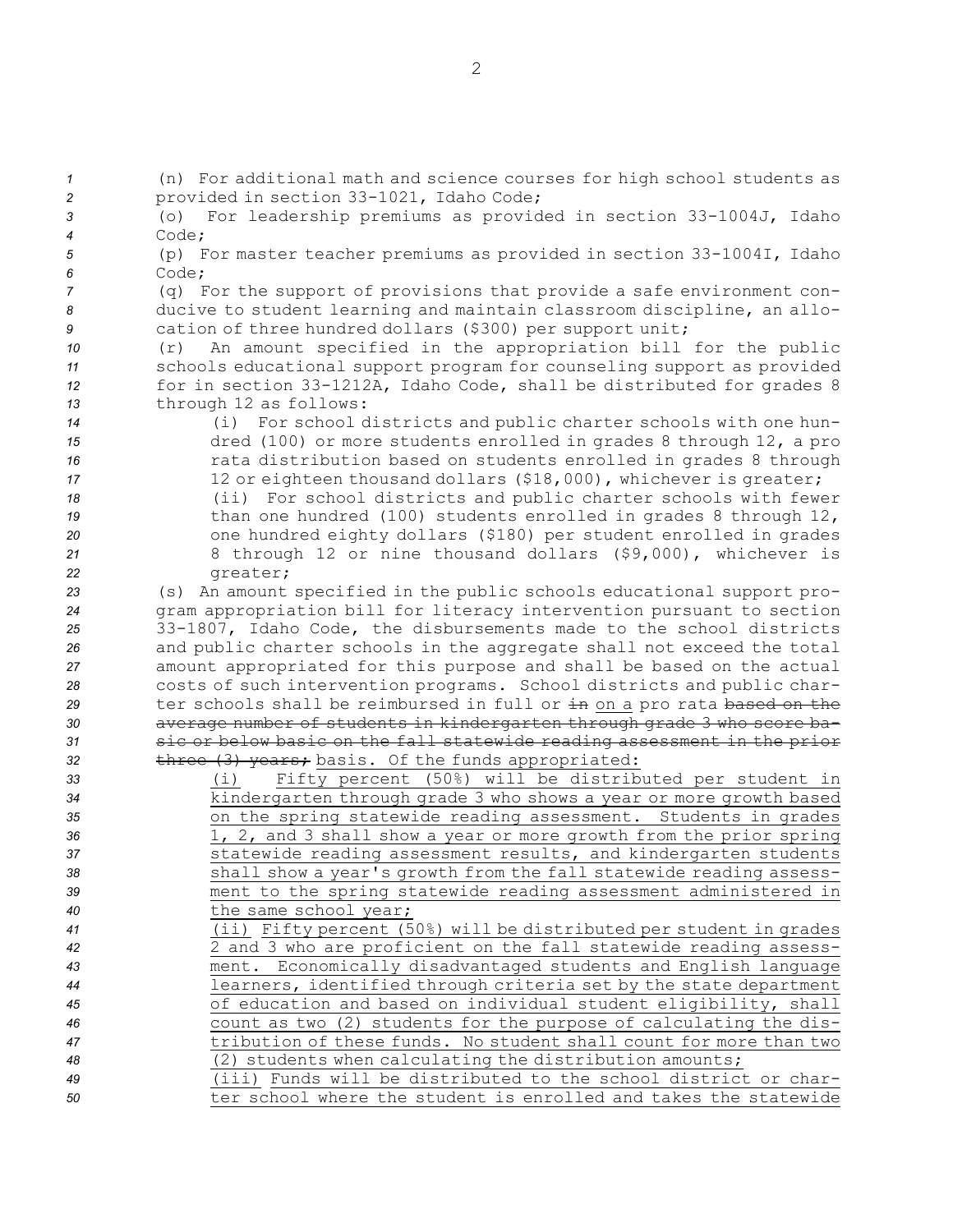*reading assessment.* The distribution formula set forth in sub- paragraphs (i) and (ii) of this paragraph will be phased in over <sup>a</sup> three (3) year period. Effective in fiscal year 2023, the two (2) prior years' statewide reading assessment results, using the dis-**120 tribution formula from those two (2) years, will be averaged with**  the amount calculated using the modified formula specified in sub- paragraphs (i) and (ii) of this paragraph applied to the first year 8 of the modified formula. The first year of the modified formula will be based on data from the spring and fall statewide reading assessment administered in calendar year 2022. Effective in fis- cal year 2024, the last year of the fiscal year 2022 formula will be averaged with the first two (2) years of the formula set forth in subparagraphs (i) and (ii) of this paragraph. Effective in fis- cal year 2025, and each year thereafter, all literacy interven- tion funding will be based on the modified distribution formula **16** set forth in subparagraphs (i) and (ii) of this paragraph; and (iv) The house of representatives education committee and senate education committee will review the literacy intervention fund- ing distribution formula and percentages under this paragraph an- nually, taking into consideration recommendations from the com- mission for education excellence established pursuant to section 33-320, Idaho Code; (t) For mastery-based education as provided for in section 33-1632, Idaho Code; (u) For pay for success contracting as provided in section 33-125B, Idaho Code; and (v) Any additional amounts as required by statute to effect administra- tive adjustments or as specifically required by the provisions of any bill of appropriation; to secure the total educational support distribution funds. (3) Average Daily Attendance. The total state average daily attendance shall be the sum of the average daily attendance of all of the school dis- tricts of the state. The state board of education shall establish rules set- ting forth the procedure to determine average daily attendance and the time for, and method of, submission of such report. Average daily attendance cal- culation shall be carried out to the nearest hundredth. Computation of av- erage daily attendance shall also be governed by the provisions of section 33-1003A, Idaho Code. (4) Support Units. The total state support units shall be determined

 by using the tables set out hereafter called computation of kindergarten support units, computation of elementary support units, computation of sec- ondary support units, computation of exceptional education support units, and computation of alternative school support units. The sum of all of the total support units of all school districts of the state shall be the total state support units.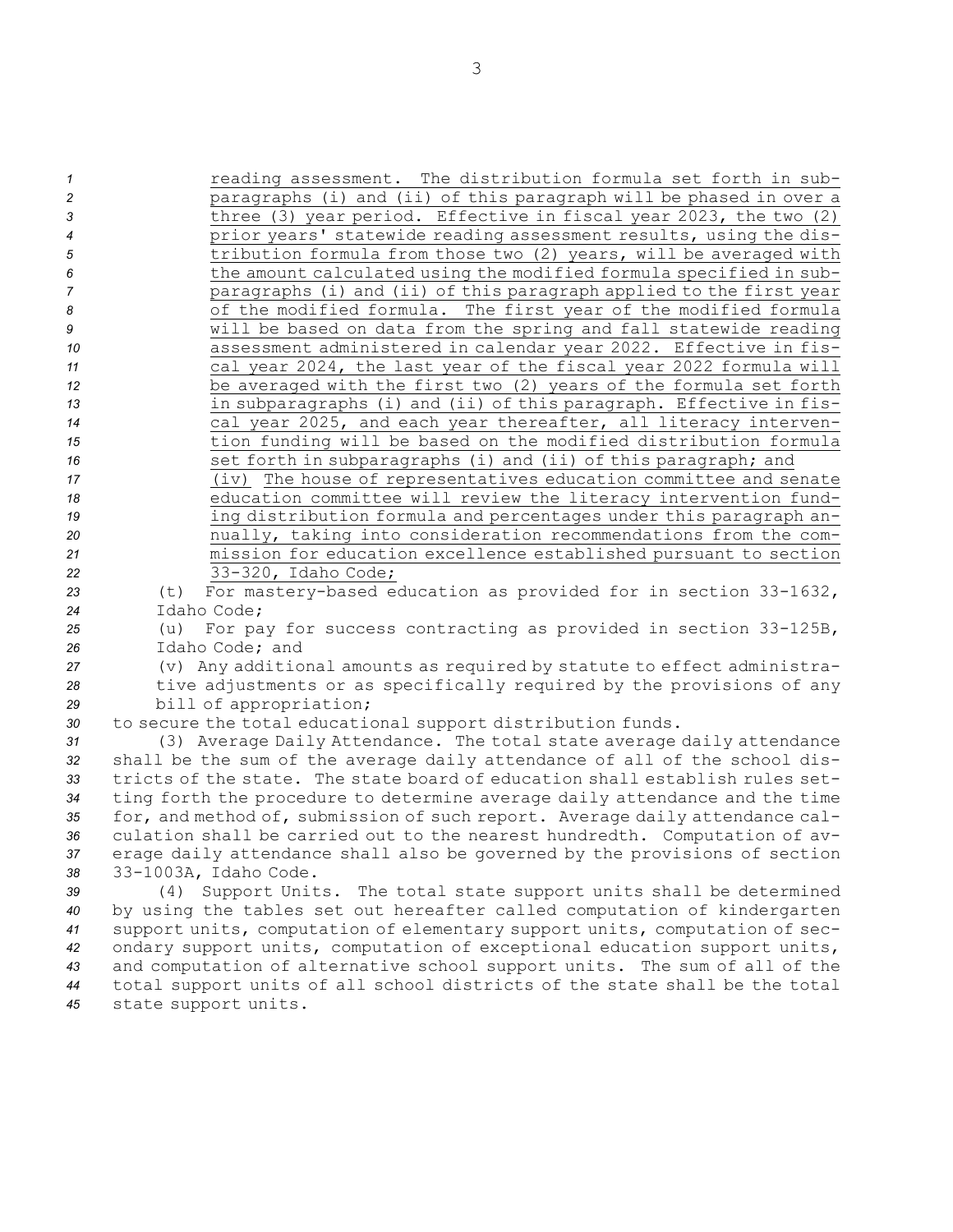*1* COMPUTATION OF KINDERGARTEN SUPPORT UNITS *<sup>2</sup>* Average Daily *3* Attendance Attendance Divisor Units Allowed *4* 41 or more.... 40...................... 1 or more as computed *5* 31 - 40.99 ADA.... -....................... 1 *6* 26 - 30.99 ADA.... -....................... .85 *7* 21 - 25.99 ADA.... -....................... .75 *8* 16 - 20.99 ADA.... -....................... .6 *9* 8 - 15.99 ADA.... -....................... .5 *10* 1 - 7.99 ADA.... -....................... count as elementary *11* COMPUTATION OF ELEMENTARY SUPPORT UNITS *<sup>12</sup>* Average Daily Minimum Units *13* Attendance Attendance Divisor Allowed *14* 300 or more ADA....... ............................... .. 15 *<sup>15</sup>* ..23...grades 4,5 & 6.... *<sup>16</sup>* ..22...grades 1,2 & 3....1994-95 *<sup>17</sup>* ..21...grades 1,2 & 3....1995-96 *<sup>18</sup>* ..20...grades 1,2 & 3....1996-97 19 **19 and each year thereafter.** *20* 160 to 299.99 ADA... 20................................ 8.4 *21* 110 to 159.99 ADA... 19................................ 6.8 *22* 71.1 to 109.99 ADA... 16................................ 4.7 *23* 51.7 to 71.0 ADA... 15................................ 4.0 *24* 33.6 to 51.6 ADA... 13................................ 2.8 *25* 16.6 to 33.5 ADA... 12................................ 1.4 *<sup>26</sup>* 1.0 to 16.5 ADA... n/a............................... 1.0 *27* COMPUTATION OF SECONDARY SUPPORT UNITS *<sup>28</sup>* Average Daily Minimum Units *29* Attendance Attendance Divisor **Allowed** *30* 750 or more.... 18.5..............................47 *31* 400 - 749.99 ADA.... 16................................28 *32* 300 - 399.99 ADA.... 14.5..............................22 *33* 200 - 299.99 ADA.... 13.5..............................17 *34* 100 - 199.99 ADA.... 12................................9 *35* 99.99 or fewer Units allowed as follows: *36* Grades 7 - 12 ..................................8 *37* Grades 9 - 12 ..................................6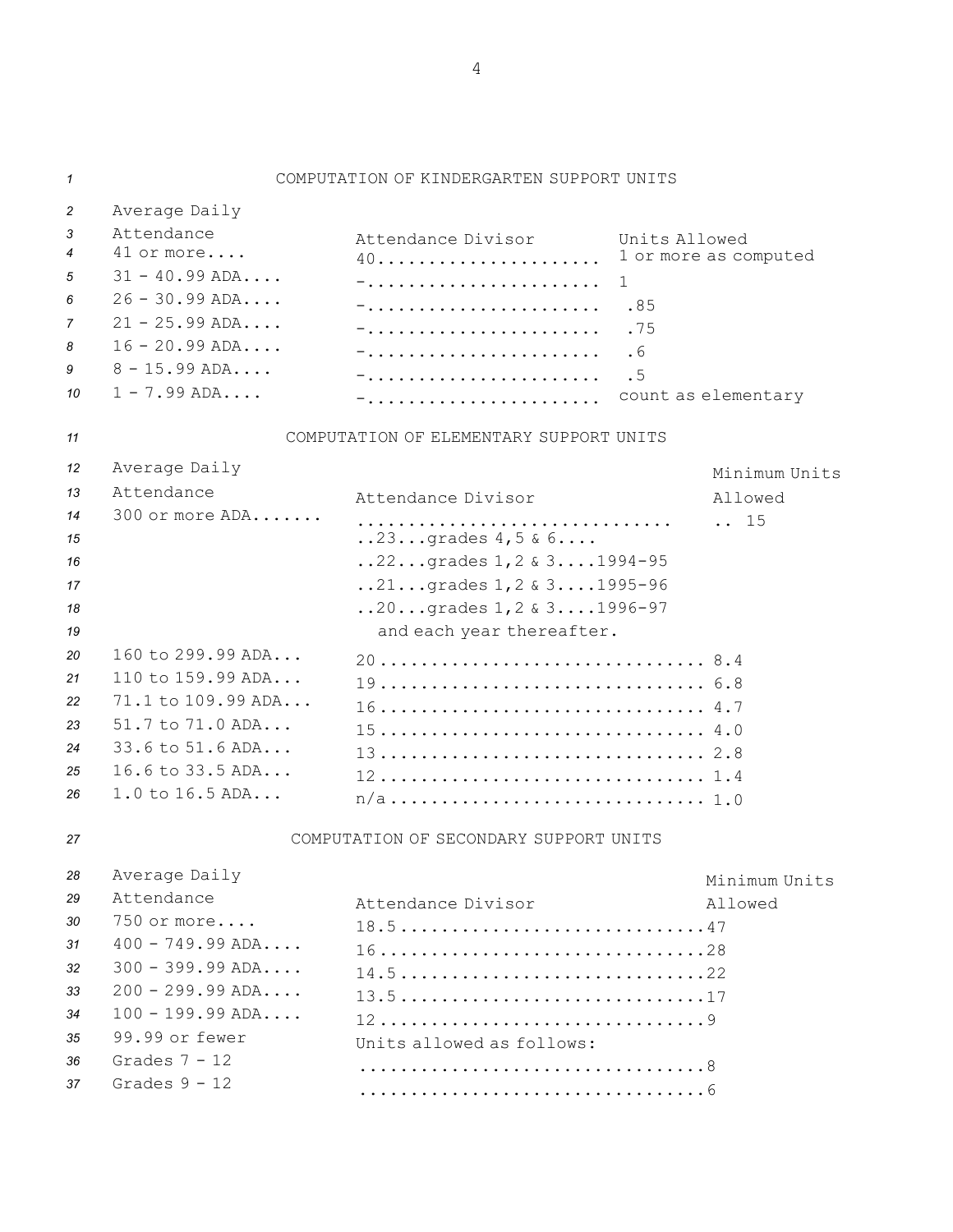5

| $\mathbf{1}$     | Grades $7 - 9$                                                 | 1 per 14 ADA         |               |  |
|------------------|----------------------------------------------------------------|----------------------|---------------|--|
| $\mathfrak{p}$   | Grades $7 - 8$                                                 | 1 per 16 ADA         |               |  |
|                  |                                                                |                      |               |  |
| 3                | COMPUTATION OF EXCEPTIONAL EDUCATION SUPPORT UNITS             |                      |               |  |
| $\overline{4}$   | Average Daily                                                  |                      | Minimum Units |  |
| $\overline{5}$   | Attendance                                                     | Attendance Divisor   | Allowed       |  |
| 6                | $14$ or more                                                   |                      |               |  |
|                  |                                                                |                      |               |  |
| $\overline{7}$   |                                                                |                      | computed      |  |
| 8                | $12 - 13.99$                                                   |                      |               |  |
| 9                | $8 - 11.99$                                                    |                      |               |  |
| 10 <sup>10</sup> | $4 - 7.99$                                                     |                      |               |  |
| 11               | $1 - 3.99$                                                     |                      |               |  |
|                  |                                                                |                      |               |  |
| 12               | COMPUTATION OF ALTERNATIVE SCHOOL SUPPORT UNITS                |                      |               |  |
| 13               | (Computation of alternative school support units shall include |                      |               |  |
| 14               |                                                                | grades 6 through 12) |               |  |
| 15               | Pupils in Attendance                                           | Attendance Divisor   | Minimum Units |  |
| 16               |                                                                |                      | Allowed       |  |
| 17               | 12 or more                                                     |                      |               |  |
|                  |                                                                | 12 1 or more as      |               |  |
| 18               |                                                                |                      | computed      |  |

 In applying these tables to any given separate attendance unit, no school district shall receive less total money than it would receive if it had <sup>a</sup> lesser average daily attendance in such separate attendance unit. In applying the kindergarten table to <sup>a</sup> kindergarten program of fewer days than <sup>a</sup> full school year, the support unit allowance shall be in ratio to the number of days of <sup>a</sup> full school year. The attendance of students attending an alternative school in <sup>a</sup> school district reporting fewer than one hundred (100) secondary students in average daily attendance shall not be assigned to the alternative table if the student is from <sup>a</sup> school district reporting fewer than one hundred (100) secondary students in average daily attendance, but shall instead be assigned to the secondary table of the school district in which they are attending the alternative school, unless the alternative school in question serves students from multiple districts reporting fewer than one hundred (100) secondary students in average daily attendance. The tables for exceptional education and alternative school support units shall be applicable only for programs approved by the state department of educa- tion following rules established by the state board of education. Moneys generated from computation of support units for alternative schools shall be utilized for alternative school programs. School district administrative and facility costs may be included as part of the alternative school expen-*39* ditures.

*<sup>40</sup>* (5) State Distribution Factor per Support Unit. Divide educational *<sup>41</sup>* support program distribution funds, after subtracting the amounts necessary *<sup>42</sup>* to pay the obligations specified in subsection (2) of this section, by the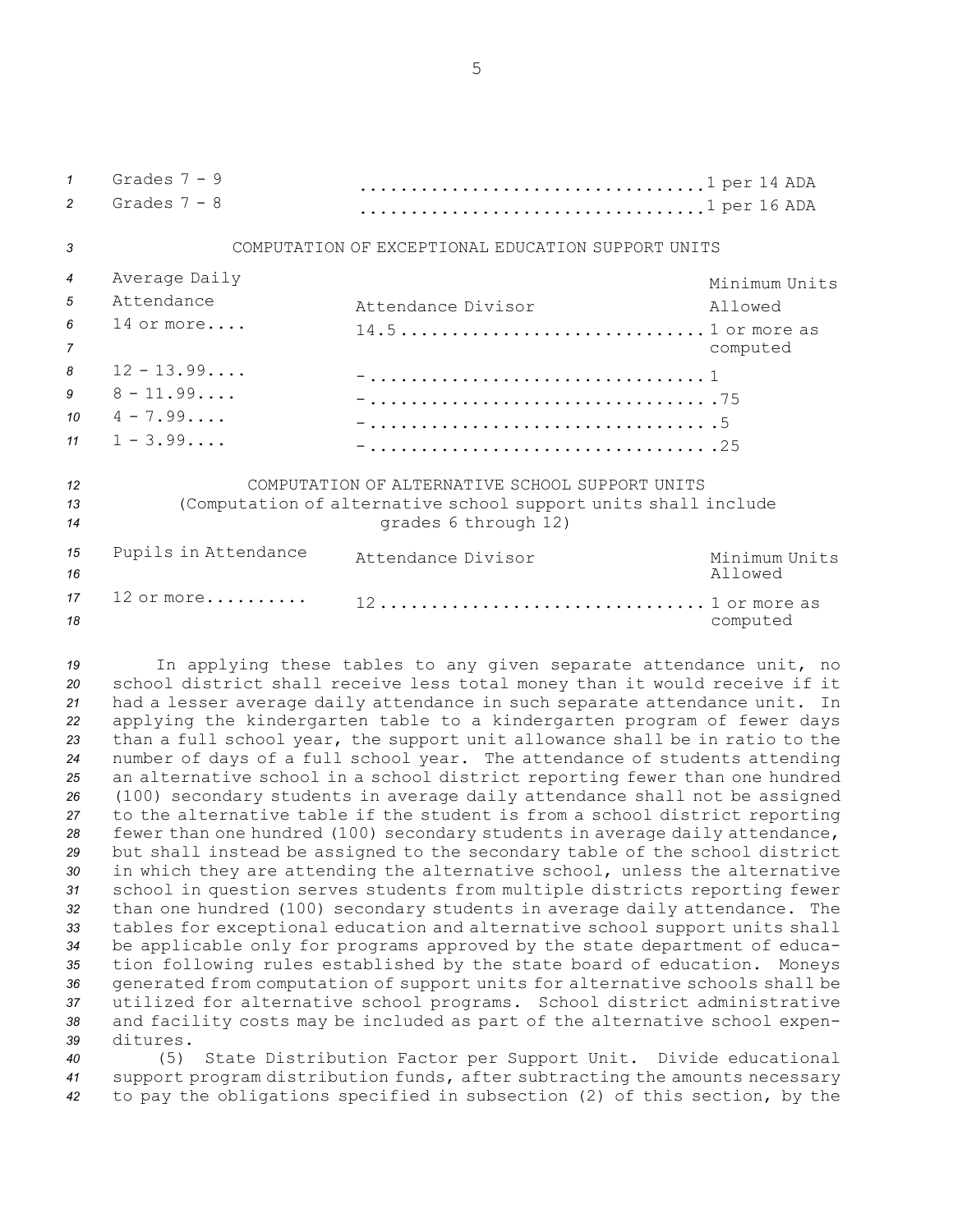*<sup>1</sup>* total state support units to secure the state distribution factor per sup-*<sup>2</sup>* port unit.

*<sup>3</sup>* (6) District Support Units. The number of support units for each school *4* district in the state shall be determined as follows:

 (a)(i) Divide the actual average daily attendance, excluding stu- dents approved for inclusion in the exceptional child educational program, for the administrative schools and each of the separate schools and attendance units by the appropriate divisor from the tables of support units in this section, then add the quotients 10 to obtain the district's support units allowance for regular stu- dents, kindergarten through grade 12 including alternative school students. Calculations in application of this subsection shall be carried out to the nearest hundredth.

- *<sup>14</sup>* (ii) Divide the combined totals of the average daily attendance *<sup>15</sup>* of all preschool, kindergarten, elementary, secondary, juvenile *<sup>16</sup>* detention center students and students with disabilities approved *<sup>17</sup>* for inclusion in the exceptional child program of the district by *<sup>18</sup>* the appropriate divisor from the table for computation of excep-*<sup>19</sup>* tional education support units to obtain the number of support *<sup>20</sup>* units allowed for the district's approved exceptional child pro-*<sup>21</sup>* gram. Calculations for this subsection shall be carried out to the *<sup>22</sup>* nearest hundredth when more than one (1) unit is allowed.
- *<sup>23</sup>* (iii) The total number of support units of the district shall be *<sup>24</sup>* the sum of the total support units for regular students, subpara-*<sup>25</sup>* graph (i) of this paragraph, and the support units allowance for *<sup>26</sup>* the approved exceptional child program, subparagraph (ii) of this *<sup>27</sup>* paragraph.

 (b) Total District Allowance Educational Program. Multiply the dis- trict's total number of support units, carried out to the nearest hun- dredth, by the state distribution factor per support unit and to this product add the approved amount of programs of the district provided in subsection (2) of this section to secure the district's total allowance for the educational support program.

*<sup>34</sup>* (c) District Share. The district's share of state apportionment is the *<sup>35</sup>* amount of the total district allowance, paragraph (b) of this subsec-*36* tion.

*<sup>37</sup>* (d) Adjustment of District Share. The contract salary of every noncer-*38* tificated teacher shall be subtracted from the district's share as cal-*<sup>39</sup>* culated from the provisions of paragraph (c) of this subsection.

 (7) Property Tax Computation Ratio. In order to receive state funds pursuant to this section, <sup>a</sup> charter district shall utilize <sup>a</sup> school mainte- nance and operation property tax computation ratio for the purpose of calcu- lating its maintenance and operation levy that is no greater than that which it utilized in tax year 1994, less four-tenths of one percent (.4%). As used herein, the term "property tax computation ratio" shall mean <sup>a</sup> ratio deter- mined by dividing the district's certified property tax maintenance and op- eration budget by the actual or adjusted market value for assessment pur- poses as such values existed on December 31, 1993. Such maintenance and op-eration levy shall be based on the property tax computation ratio multiplied